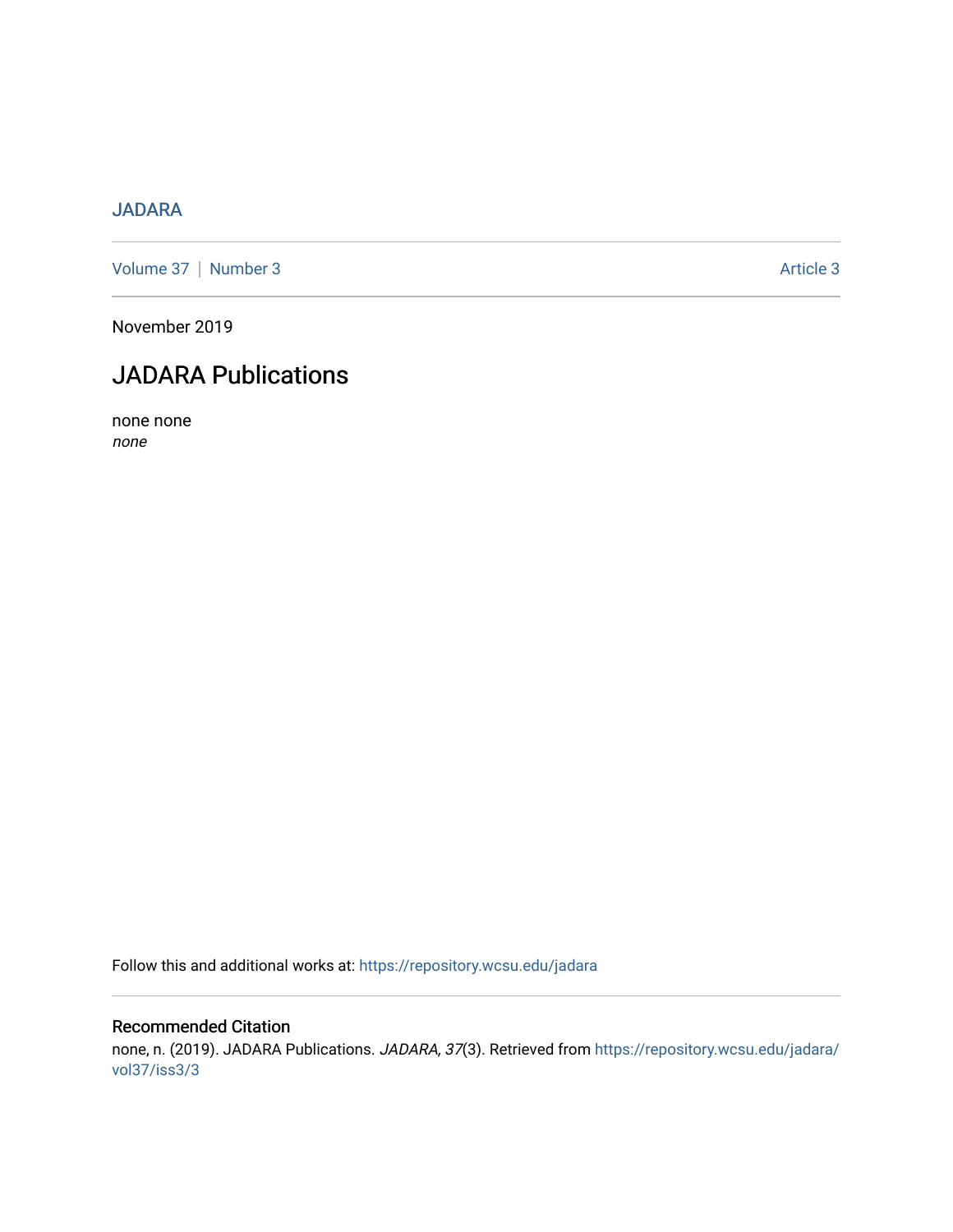## JADARA The official publication of ADARA

### An Organization for Professionais

#### Networking for Exceiience in Service Deiivery with

individuais who are Deaf or Hard of Hearing

### Editors

Gallaudet University Winston - Salem

Diane Morton Katrina R. Miller State University

### Editorial Review Board

Nancy Eldredge Russell Rosen Private practice, Tucson, AZ Columbia University

Yvette Getch University of Georgia

Irene Leigh Gallaudet University

Carlotta Lockmiller East Central University

John Schroedel University of Arkansas

Myra Taff-Watson University of Arkansas

Raymond Trybus Califomia School of Professional Psychology

Greg Long Northern Illinois University

Nancy Long Northern Illinois University McCay Vemon Private practice. South Ponte Vedra Beach, FL

Amatzia Weisel Tel Aviv University

#### c. by ADARA 2003

#### JADARA Vol. 37, No. 3,2004

1